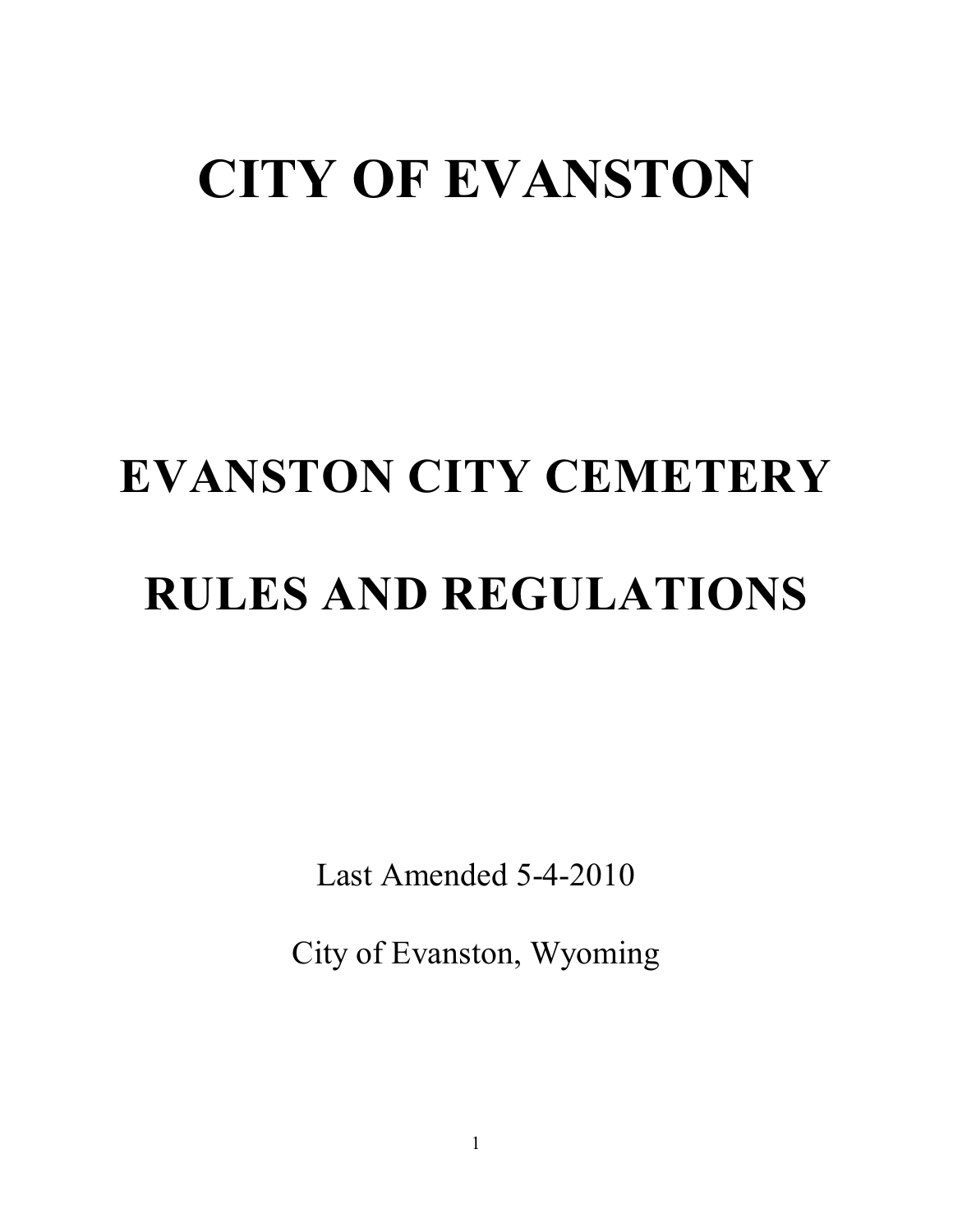# **EVANSTON CITY CEMETERY**

# **RULES AND REGULATIONS**

#### Approved 6-27-88, Amended 12-13-90, 3-24-99 and 5-4-10

#### 1. OWNERSHIP AND MANAGEMENT

#### A. OWNED BY THE CITY OF EVANSTON

Evanston City Cemetery is owned and managed by the City of Evanston, Wyoming.

#### B. CONTROL BY THE MAYOR & CITY COUNCIL

The mayor and city council has the right of general control of the Evanston City Cemetery in all matters, whether or not they are specifically covered by these rules and regulations.

#### C. MANAGED BY THE MAYOR AND CITY COUNCIL OR DESIGNEE

The management of the Evanston City Cemetery shall be under the direction of the mayor and city council for direct and complete supervision of the cemetery in all matters. The mayor and city council may assign the functions of the cemetery to another operating department or government agency.

#### D. BUSINESS ACTIVITIES AND OFFICE

The mayor and city council shall have complete supervision of all activities within the confines of the cemetery grounds. All applications for purchase, permits, transfer, assignment or re-purchase of cemetery grave spaces or lots; interment and disinterment orders; requests to plant trees, shrubs, bushes and flowers must be made at Evanston City Hall, 1200 Main Street, Evanston, Wyoming.

#### 2. DEFINITIONS

#### A. CEMETERY

The term "cemetery" is hereby defined as a burial park for earth interments.

#### B. CITY HALL DESIGNEE

The term "city designee" is hereby defined as an employee of the City of Evanston that has been assigned the responsibility of coordinating all business associated with the Evanston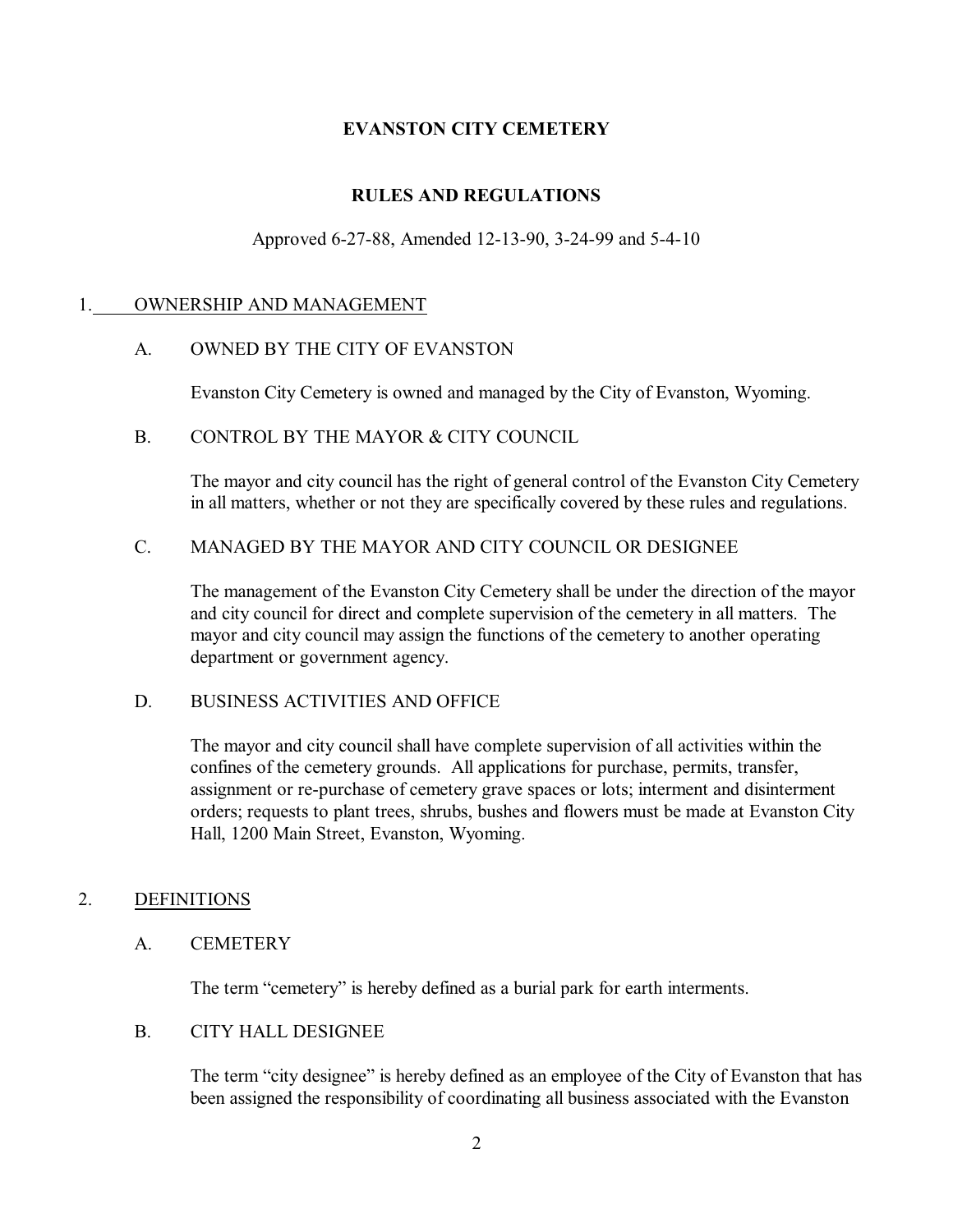City Cemetery.

#### C. CEMETERY SUPERVISOR

The term "Cemetery Supervisor" is hereby defined as an employee of the agency designated by the city that is responsible to oversee all operations and maintenance of the Evanston City Cemetery.

#### D. INTERMENT

The term "interment" shall mean the permanent disposition of the remains of a deceased person by earth burial.

#### E. BURIAL LOT

The term "lot" shall mean a platted lot within the cemetery and may consist of more than one burial space.

#### F. MEMORIAL

The term "memorial" shall designate a monument, marker, tablet or headstone for family or individual use.

#### G. MONUMENT

The term "monument" shall designate a monument, marker, tablet or headstone for family or individual use.

#### H. MONUMENT AREA

The term "monument area" is hereby defined as the monument structure (headstone) and the area directly surrounding the monument not more than six inches (6") from all sides of the monument edge.

#### I. MONUMENT AND HEADSTONE PERMITS

The term "monument and headstone permit" is hereby defined as a permit required before the cemetery supervisor authorizes any monument or headstone to be placed in the cemetery.

#### J. PERPETUAL CARE

The term "perpetual care", used in reference to lots, or burial spaces, shall be held to mean the cutting and watering of the grass at reasonable intervals; and the general care and pruning of the trees or shrubs that may be placed on the same by the city; meaning and intending the general preservation of the lots and burial spaces and the grounds, walks,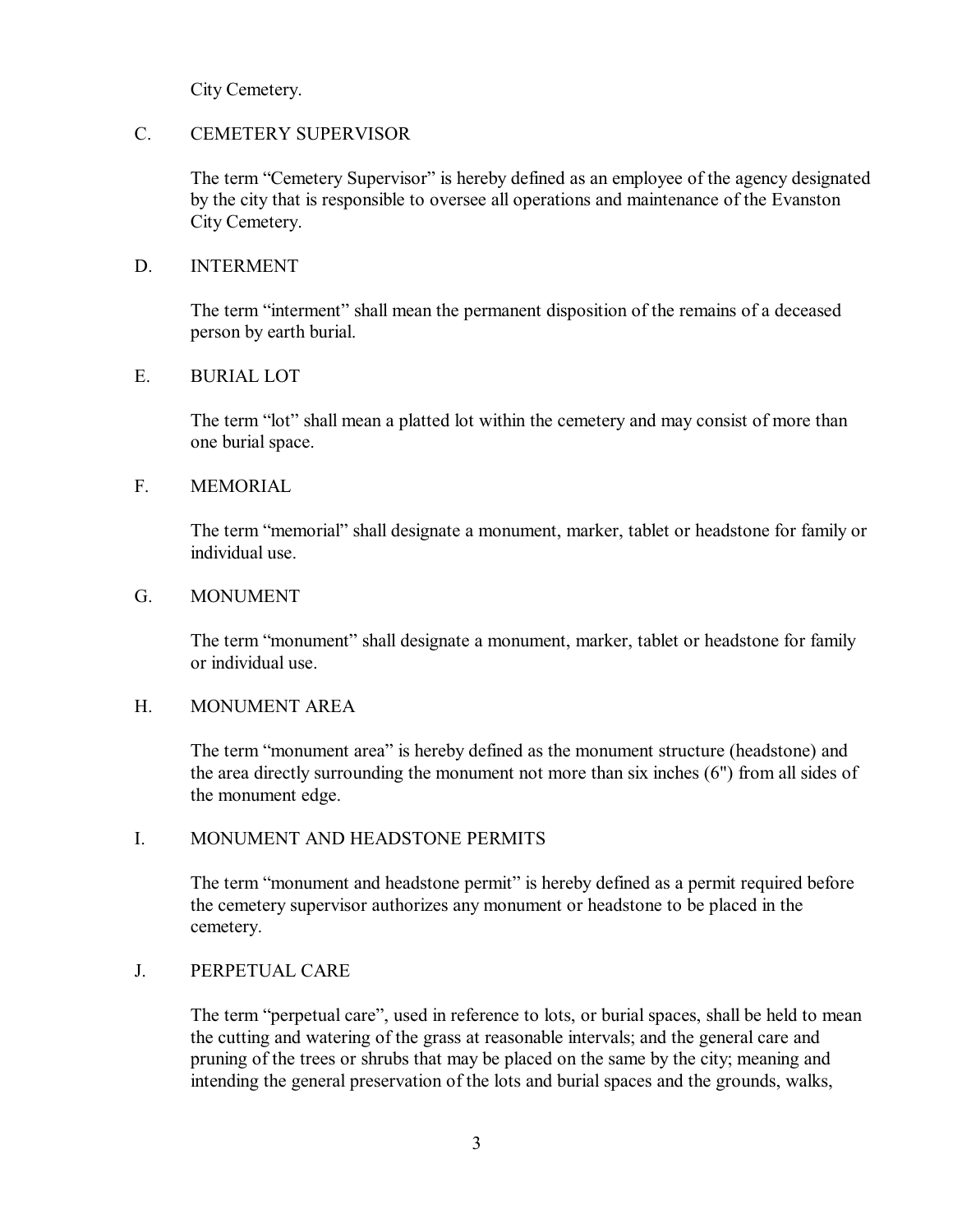roadways, boundaries and structures to the end that said grounds shall remain and be reasonably cared for as cemetery grounds forever.

# K. STANDARD MONUMENT DECORATIONS

The term "standard decorations" is hereby defined as live, fresh cut or artificial flowers, sprays, wreaths, containers (not including glass) or permanent vases set in concrete within six inches (6") of the monument or a part of the monument.

# L. SEASONAL AND NON - CONVENTIONAL MONUMENT DECORATIONS

The term "seasonal and non-conventional decorations" is hereby defined as any type of appropriate decoration that is not defined as a "standard decoration." This includes, but is not limited to, potted plants, hanging baskets, holiday decorations, toys, ornaments, windsock, flags or any decoration that is hung or supported on tripods and on poles made of steel, wire, plastic, wood or similar material.

# 3. INTERMENTS AND DISINTERMENTS

# A. SUBJECT TO LAWS

Besides being subject to these rules and regulations, all interments and disinterments shall be subject to the orders and laws of the properly constituted authorities of the city, county and state.

# B. SCHEDULING OF INTERMENTS

All interment reservations must be scheduled through city hall. Tuesday through Friday interment reservations must be made at least 12 working hours prior to burial. Saturday and Monday interment reservations must be made before 3:00 p.m. on Thursday for a Saturday burial, and before 12 Noon on Friday for a Monday burial. Severe weather conditions as determined by the Cemetery Supervisor, may require the interment to be rescheduled for another day or time. The Cemetery Supervisor must approved any exceptions to this policy.

# C. WEEKEND AND HOLIDAYS

No interment or funeral services will be allowed on Sunday, a legal holiday or the day upon which holidays are legally observed by the city, except for Veterans Day, Columbus Day, the day after Thanksgiving and Presidents Day in which interments or burials may be scheduled.

### D. EMERGENCY BURIALS

All arrangements for emergency burials must be made through the city hall designee and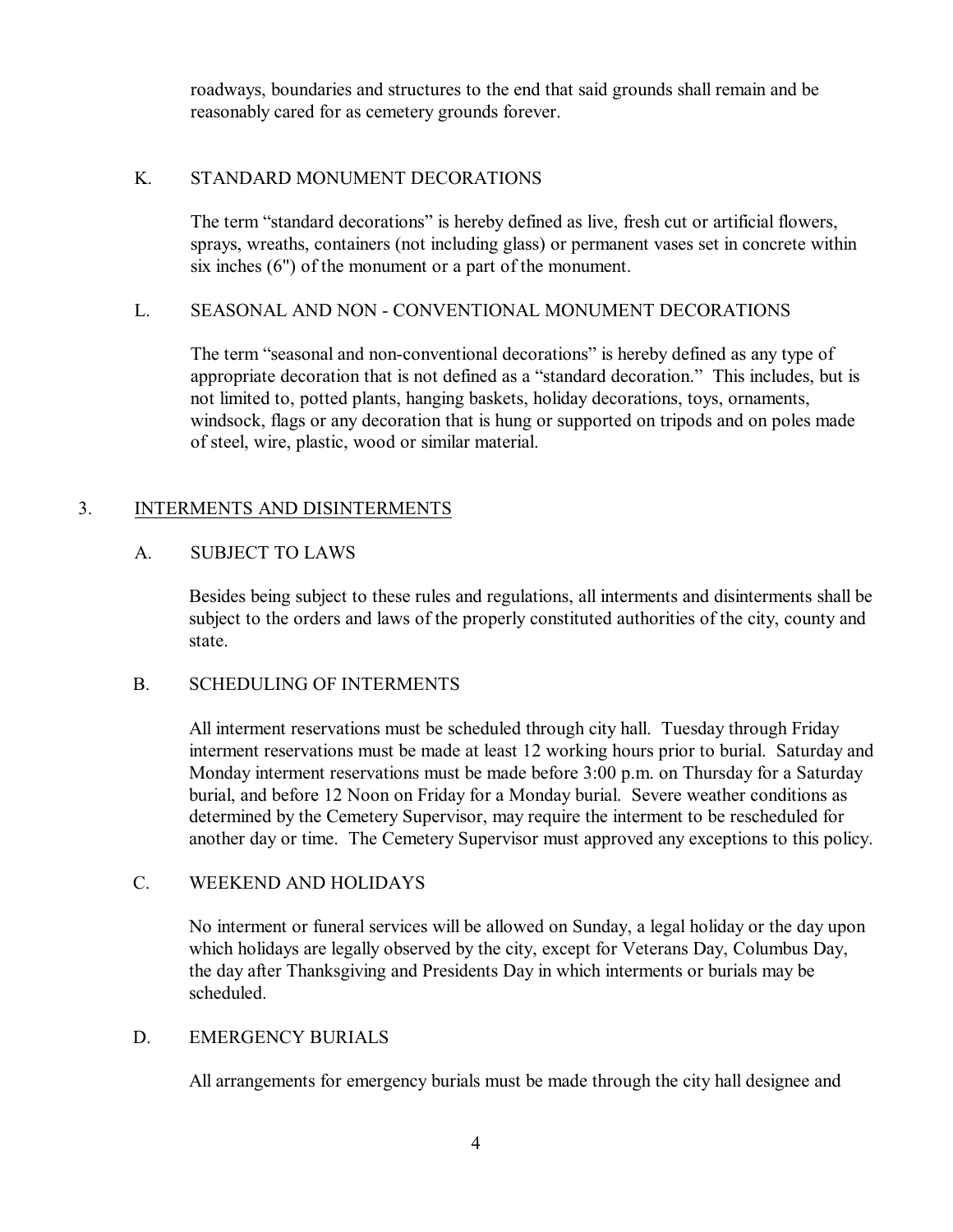upon proof of emergency.

#### E. IN CASE OF A DISASTER

In the event of a disaster, which results in numerous burials, the cemetery crew will work whatever hours deemed necessary by the mayor. The mayor or designee has the authority to void any and all regulations necessary in order to handle the numerous burials as orderly and as quickly as possible.

#### F. TIME AND CHARGES

All interments or interment services, or disinterments must be scheduled with the city hall designee in advance. All payments, fees and charges must be made to the city hall designee prior to interments, interment services or disinterments.

### G. REFUSAL OF INTERMENT

The City of Evanston reserves the right to refuse interment in any grave space and to refuse to open any burial space for any purpose except upon authorization by the lot owner or owners. All grave openings will be conducted within the scope of all city, county and state laws.

#### H. OPENING OF BURIAL SPACES

All grave openings will be performed by the City of Evanston or an agent designated by the city. No person or agency, other than those designated by the City of Evanston has the authority to bury any remains, full body or cremation.

#### I. ERRORS MAY BE CORRECTED

The City of Evanston reserves the right and shall have the right to control any errors that may be made by it either in making interments or disinterments or in the description transfer or conveyance of any interment property, either by cancelling such conveyance and substituting and conveying in lieu thereof other interment property of equal value and similar location as far as possible, or as may be selected by the city; or, in sole discretion of the city, by refunding the amount of money paid on account of said purchase. In the event such error shall involve the interment of the remains of any deceased person in such property, the city reserves the right to remove and/or transfer such remains so interred to such other property of equal value and similar location as may be substituted and conveyed in lieu of thereof at the expense of the city.

#### J. DELAYS IN INTERMENTS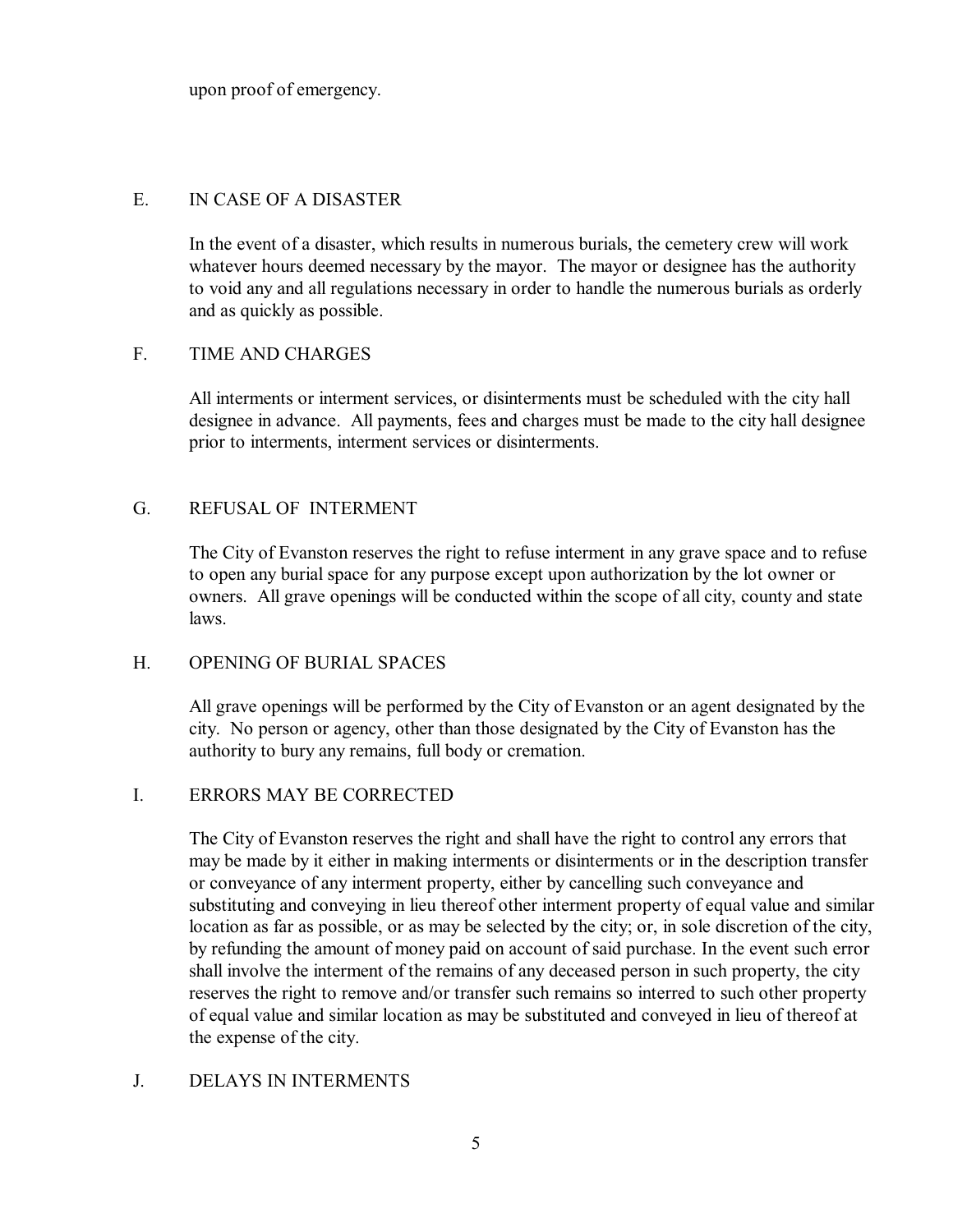The City of Evanston shall in no way be held liable for any delay in the interment of a body where a protest to the interment has been made, or where the rules and regulations have not been complied with, or for any other reason that results in the delay of the interment; and, further, the city reserves the right, under such circumstances to place the body in a temporary grave in receiving vault until full rights have been determined. The city shall be under no duty to recognize any protests of interments unless they be in writing and filed in the office of the City of Evanston at least two hours prior to the scheduled burial. Any and all additional costs incurred by the city as a result of a written protest to delay an interment will be charged to the funeral director, surviving family or individual, group or agency that made interment arrangements.

#### K. RESPONSIBILITY FOR EMBALMING, IDENTIFICATION OR PERMITS

The City of Evanston shall not be responsible for the preparation of the body, identification of the body being buried or for the interment permit.

#### L. INTERMENT OF MORE THAN ONE BODY

Not more than one body or the remains of one body may be interred in one burial space except with the authorization of the mayor or designee.

#### M. INTERMENT OF CREMAINS

Cremations may be placed wherever they do not interfere with another burial. A maximum of two cremations may be placed in a space upon authorization by the city hall designee and cemetery supervisor.

#### 4. DISINTERMENTS AND REMOVALS

#### A. NOTICE OF DISINTERMENT

The City of Evanston reserves the right to require at least five (5) days notice prior to any disinterment. Disinterments are only permitted during the months of May through September. No disinterment will be made on any Saturday, Sunday or legal holiday, or on the day upon which any holiday is observed. All disinterments shall be done at the convenience of the city and must be arranged with the city hall designee. Any and all costs incurred by the disinterment will be charged to the individual or group requesting the disinterment. All costs associated with a disinterment must be paid and received by the city before the disinterment is authorized.

#### B. CARE IN REMOVAL

The city shall exercise the utmost care in making a removal, but it shall assume no liability for any damage, to the casket or body, incurred in making a removal.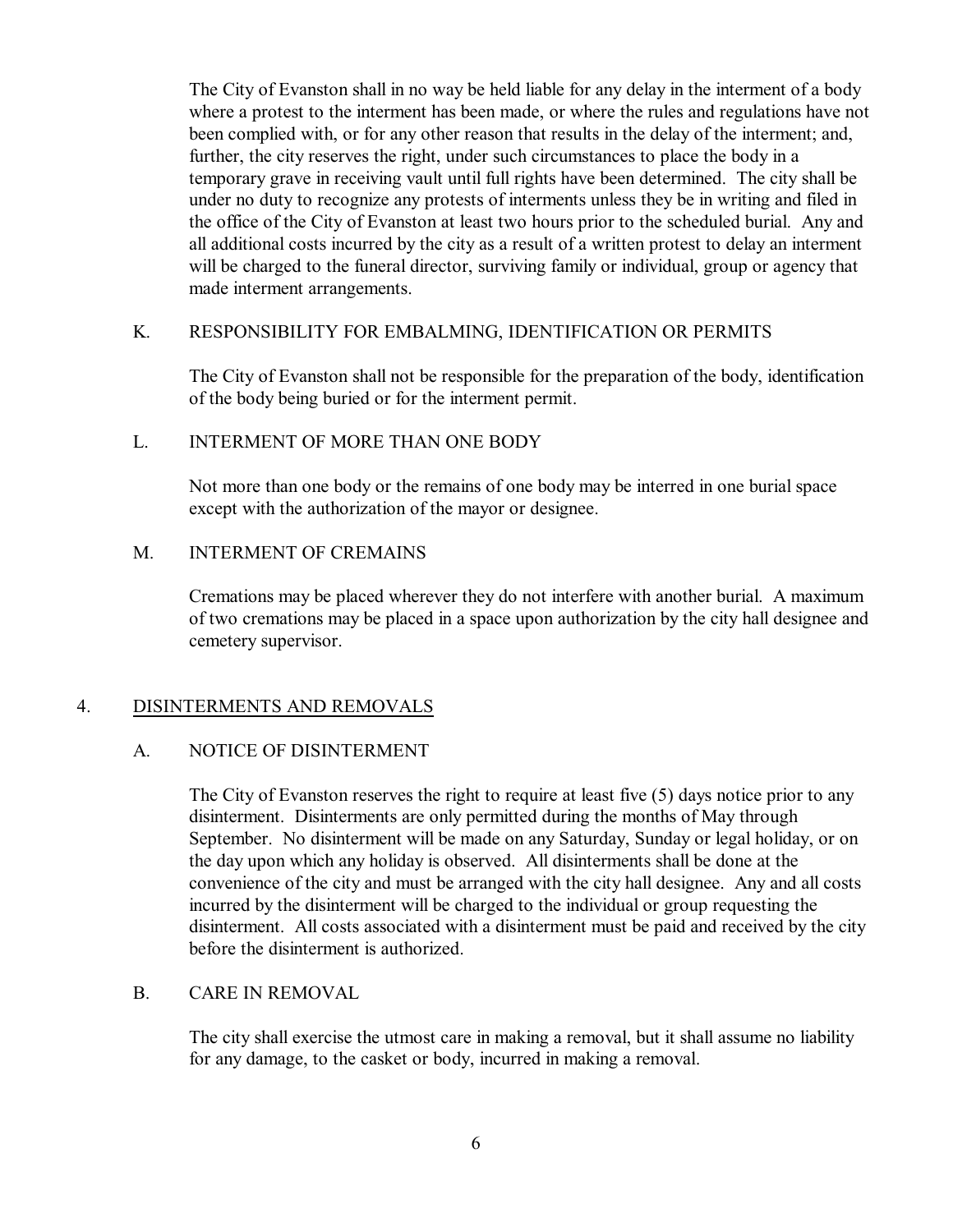# C. PERMISSION FOR DISINTERMENTS

No disinterment of a body will be made without an order from a court of competent jurisdiction or written permission from some person having authority to permit the same.

# 5. SERVICE CHARGES, OPENING AND CLOSING COSTS

# A, PAYMENT OF SERVICE CHARGES

Full payment of all cemetery service fees and all other charges must be made to the city hall designee prior to interment or disinterment.

#### B. APPLICATIONS FOR BURIAL LOT AND SPACE PURCHASES

Applications for the purchase of cemetery lots or burial spaces must be made at the office of the city with the city hall designee where plats showing the size, locations and description of all lots and a schedule of prices will be kept on file.

# C. MAXIMUM SPACE PURCHASE

No more than a maximum of 16 burial spaces or two (2) full lots may be sold to one individual.

# D. PAYMENT FOR BURIAL LOTS AND SPACES

All payments and contractual agreements for payments for all burial lots or spaces purchased must be authorized by and made to the city hall designee. After one (1) year has elapsed since the date of last payment for any burial lot or space, and no payment has been made, the lot or space being purchased will revert back to the city, and all previous payments including perpetual care, will be forfeited to the city.

# E. CERTIFICATE OF TITLE FOR BURIAL LOTS AND SPACES

The Certificate of Title for any cemetery lot or burial space will not be delivered to any purchaser until the purchase price of the same has been paid in full to the city hall designee. All deeds or certificates of title shall grant to the lot owner or owners the right to use such lots for the burial of human remains only, subject to these rules and regulations.

#### F. APPLICATIONS FOR MONUMENT AND HEADSTONE PERMITS

Headstone Permits are required before the cemetery supervisor authorizes any monument or headstone to be placed in the cemetery. Applications for Monument and Headstone Permits are issued at the office of the city or the cemetery office at no charge.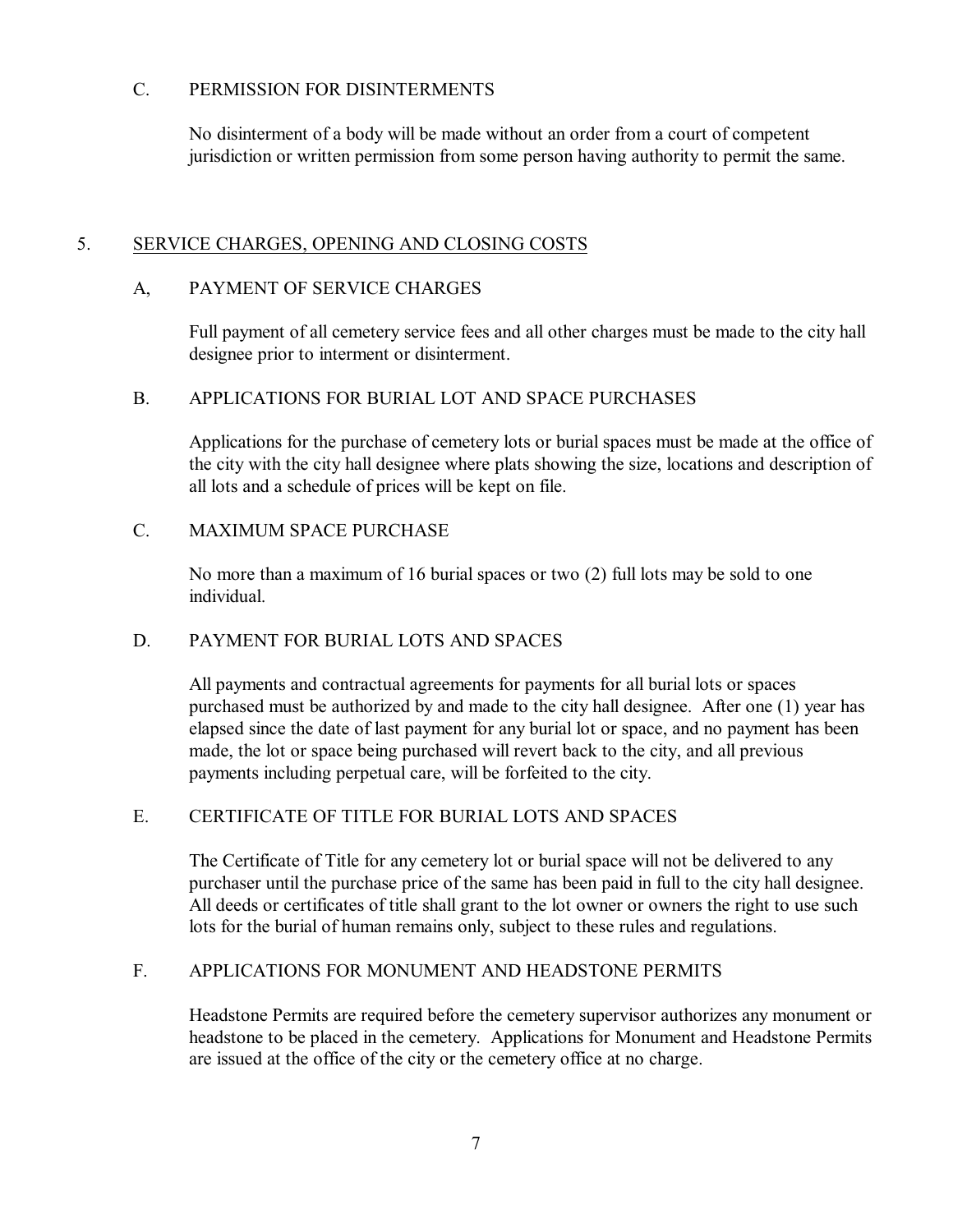### 6. PROPERTY RIGHTS OF LOT OWNERS

#### A. INTERMENT RIGHTS OF LOT OWNERS

All lots and burial spaces conveyed shall be the sole and separate property of the person or persons named as grantee in the instrument of conveyance; provided, however, that the husband or wife of the grantee shall have a vested right of interment of his or her body in any burial plot conveyed to the other. No conveyance or other action, without the joinder therein or by written consent attached thereto, shall divest such husband or wife of such vested right to interment; provided, however, that a final decree of divorce between them shall terminate such vested right of interment, unless it shall be otherwise provided by such decree of divorce. In all conveyances to two or more persons as joint tenants, each joint tenant shall have a vested right of interment of the remains of the deceased joint tenant owner. A vested right of interment as in this rule provided may be waived and shall be terminated upon the interment elsewhere of the remains of a person entitled thereto.

#### B. DESCENT OF RIGHT OF INTERMENT

If no interment has been made in a lot which has been transferred by deed or Certificate of Title to an individual owner or owners by the city, or if all bodies have been lawfully removed there from, the absence of specific disposition thereof in the owners Last Will and Testament, the whole of said lot, except the one grave which must be reserved to the surviving husband or wife of the owner, unless waived by such survivor, shall, upon the death of the owner, descend in regular line of succession to the heirs of said owner.

#### 7. TRANSFER OR ASSIGNMENTS

#### A. CONSENT OF CITY

No transfer or assignment of any lot, or interest therein, shall be valid without the consent in writing of the city first to be had and endorsed upon such transfer or assignment, and thereafter being recorded on the books of the city.

#### B. RE-PURCHASE BY THE CITY

If, for any reason, it becomes necessary for any lot owner(s) to dispose of their interest in or title to any burial space(s), the owner may make application at the office of the city with the city hall designee for the re-purchase of such spaces upon proper proof of title. The city shall not be obligated to re-purchase more than eight spaces or one plot from any one person or entity. When two or more burial spaces located side by side are involved, the repurchase price shall be equal to seventy percent (70%) of the original selling price for such spaces. When a single space is involved, the re-purchase price shall be equal to sixty percent (60%) of the original selling price for such space. The re-purchase price shall be paid by the city to the owner upon execution of a re-purchase agreement.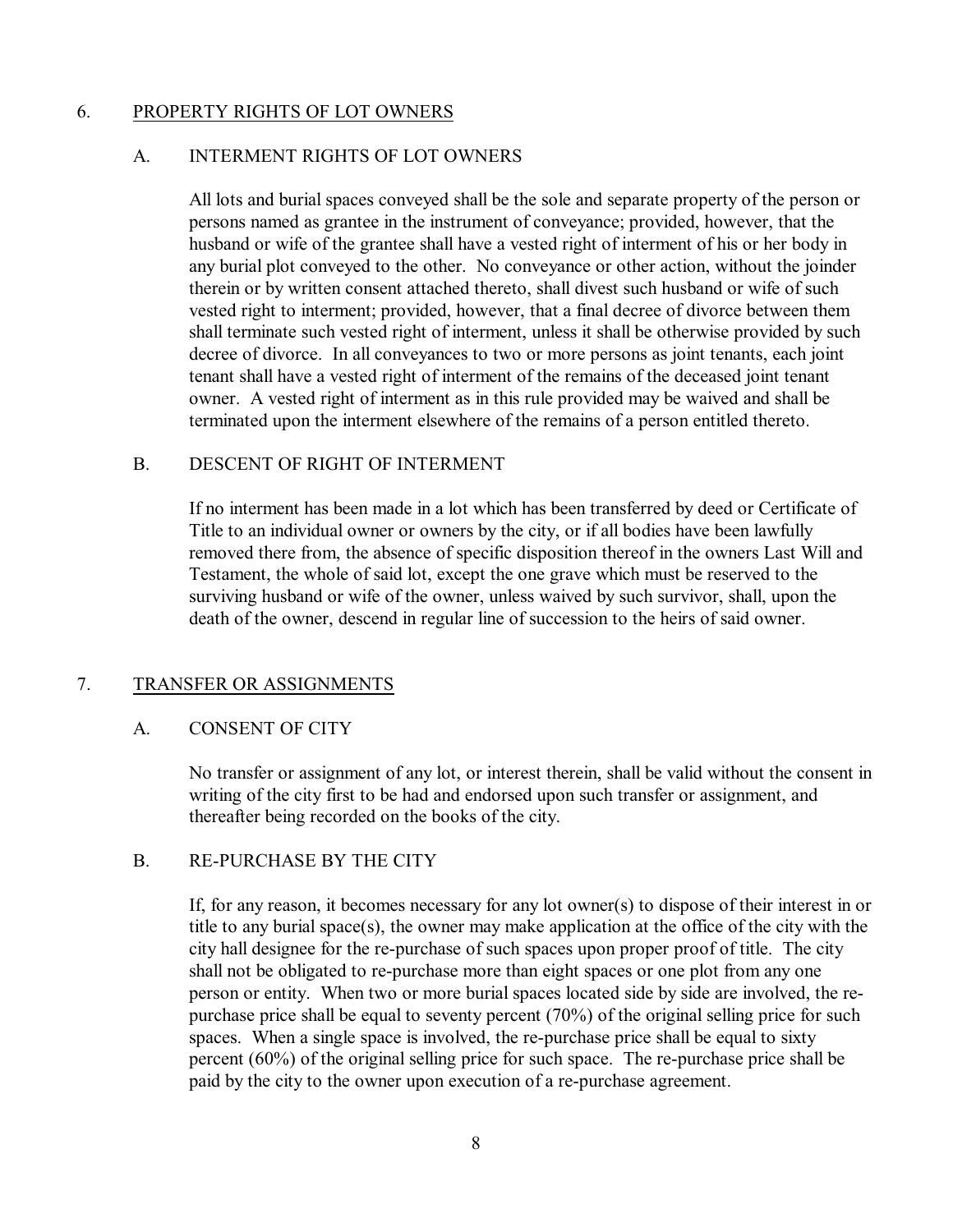# 8. CHANGE OF ADDRESS OF LOT OWNERS

# A. NOTICE REQUIRED

It shall be the duty of the lot or burial space owner to notify the city of any change in his mailing address. Notice sent to such owner at the last address on file in the office of the mayor or designee shall be considered sufficient and proper legal notification.

# 9. PROTECTION AGAINST LOSS

# A. WHEN CITY NOT RESPONSIBLE

The city shall take reasonable precautions to protect lot owners, and the property rights of lot owners, within the cemetery from loss or damage; but the city or its agent, distinctly disclaims responsibility for loss or damage from causes beyond its reasonable control, and especially from damage caused by the elements, an act of God, common enemy, thieves, vandals, strikers, malicious mischief makers, explosions, unavoidable accidents, invasions, insurrections, riots, or order of any military or civil authority, whether the damage may be direct or collateral, other than as herein provided.

# B. LIABILITY FOR DAMAGES

Any person damaging, or causing to be damaged, any cemetery property, whether owned by the city or an individual, will be held liable to repair said damaged property or to replace the property damaged to its former state, without delay, and in a manner satisfactory to the mayor or designee.

# 10. PERPETUAL AND SPECIAL CARE

# A. PERPETUAL CARE OF LOTS

The term "perpetual care", used in reference to lots, or burial spaces, shall be held to mean the cutting and watering of the grass upon the same at reasonable intervals, and the general care and pruning of the trees or shrubs that may be placed on the same by the city; meaning and intending the general preservation of the lots and burial spaces and the grounds, walks, roadways, boundaries and structures to the end that said grounds shall remain and be reasonably cared for as cemetery grounds forever.

# B. NO BURIAL LOTS SOLD WITHOUT PERPETUAL CARE

All lots or burial space shall be sold only with perpetual care.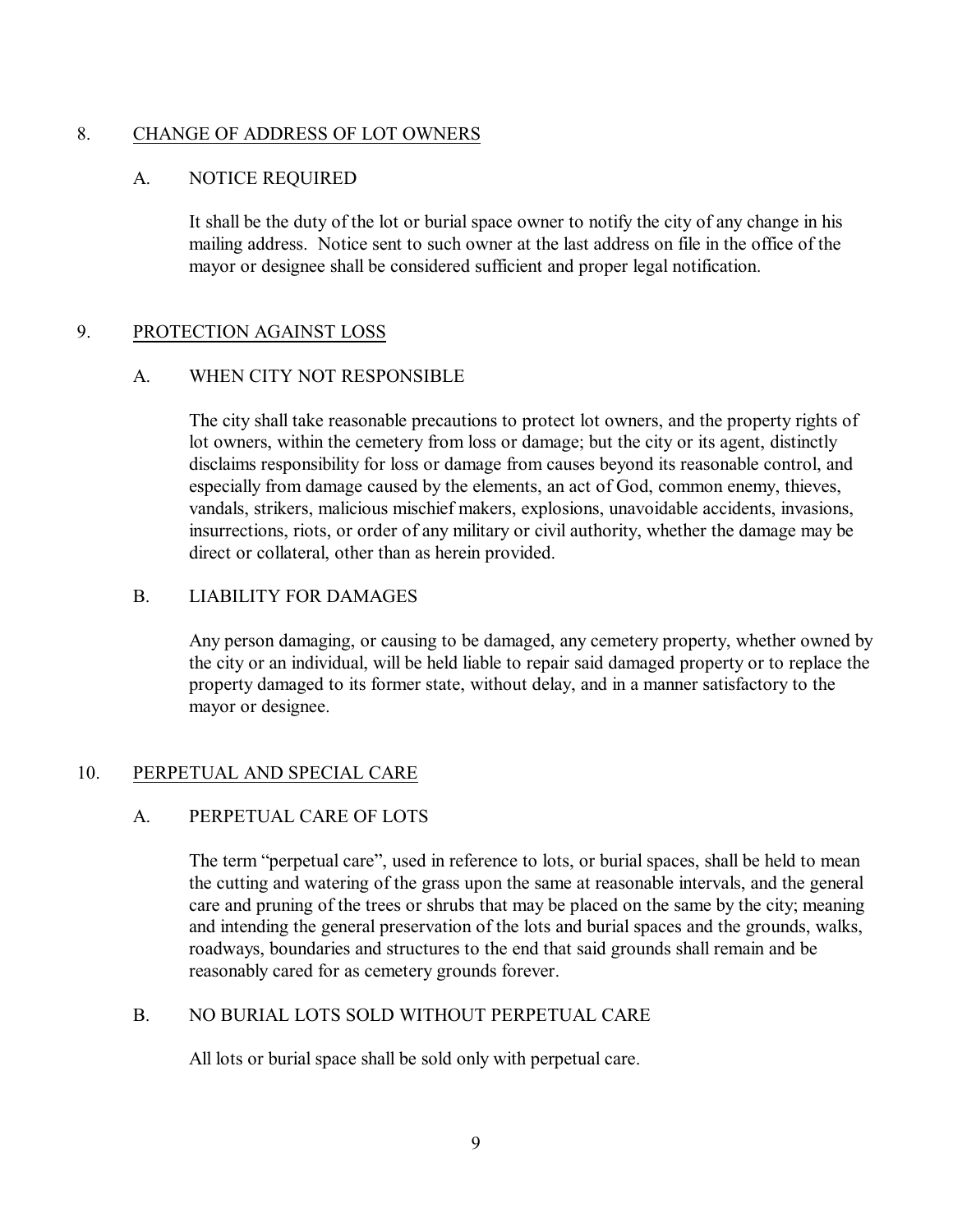# C. PERPETUAL CARE EXCEPTIONS

The term "perpetual care" shall in no case be construed as meaning the maintenance, repair or replacement of any grave stones, monumental structures or memorials placed or erected on lots or burial spaces nor the planting of flowers or ornamental plants; nor the maintenance or doing of any special or unusual work in the cemetery; nor does it mean the reconstruction of any marble, granite, bronze or concrete work on any section or lot, nor on any portion or portions thereof in the cemetery, damaged by the elements, an act of God, common enemy, thieves, vandals, strikers, malicious mischief makers, explosions, insurrections, riots, or by the order of any military authority, invasion or causes beyond the reasonable control of the city, whether the damage be direct or collateral, other than as herein provided.

# 11. GENERAL CARE

# A. LOTS NOT ORIGINALLY SOLD WITH PERPETUAL CARE

General care will be given lots, which were originally sold without perpetual care, in order that the general beauty of the cemetery may be maintained.

# B. CARE OF GENERAL CEMETERY PROPERTY

The general care or maintenance of the cemetery grounds, buildings, sprinkling systems, roadways, drives, walks or paths, drains or other cemetery property of a general nature shall be provided for by the Perpetual Care Trust Fund and annual appropriation derived from general city revenue.

# 12. CONTROL OF WORK BY CITY

# A. WORK TO BE DONE BY CITY

Except as otherwise provided herein, all grading, landscape work and improvements of any kind, and all care of lots, shall be done, and all trees, shrubs and herbage of any kind shall be planted, trimmed, cut, mowed, or removed, and all opening or closing of graves and all interments, disinterments or removals shall be made and provided by the City of Evanston or their designee.

# 13. MONUMENTS AND MARKERS IN CEMETERY

A. Upon the adoption of these rules, no memorial or grave marker will be allowed on any burial space until costs have been paid in full and a contract has been entered into with the city and the purchases of the lot providing the terms of such payment for such space together with perpetual care.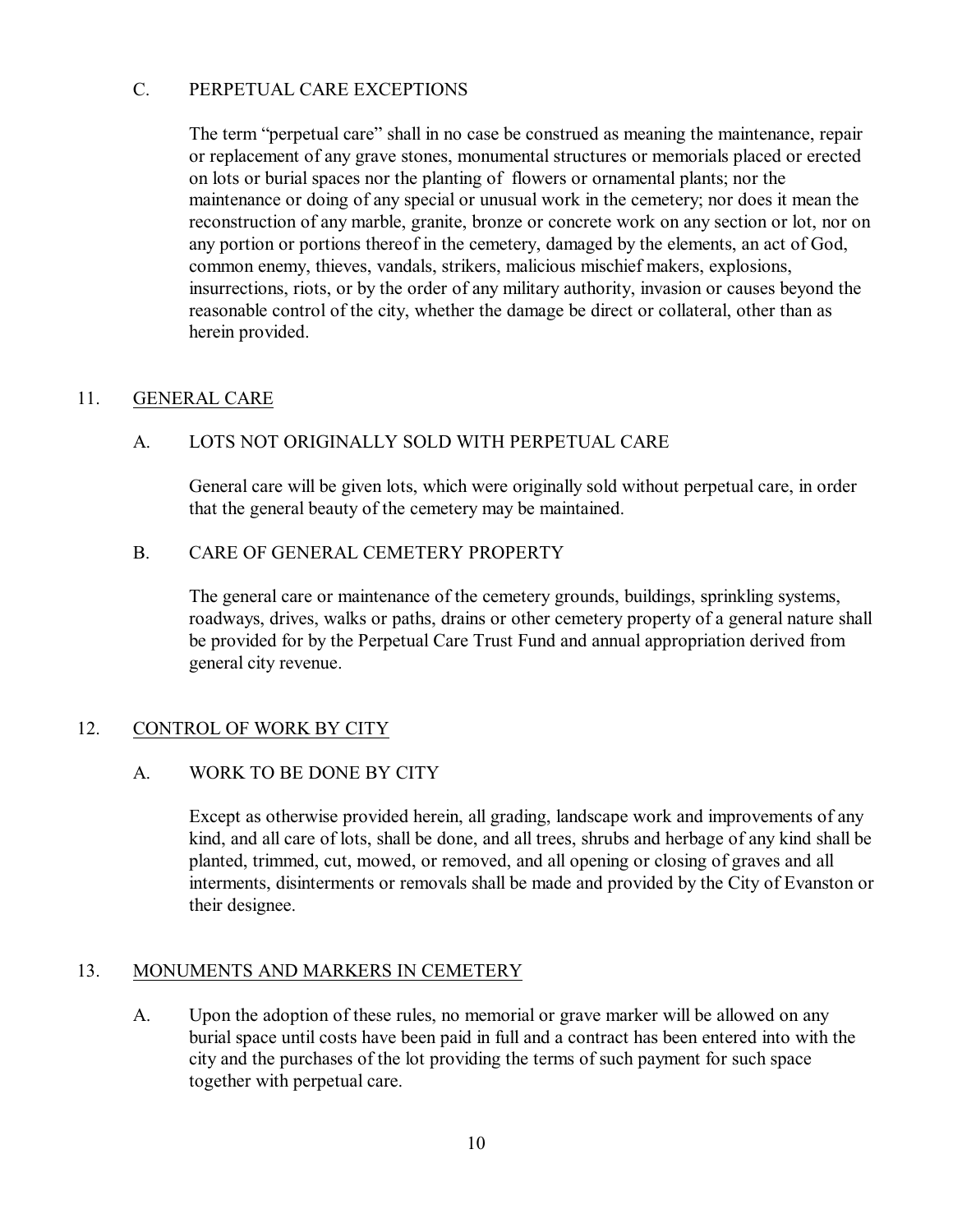- B. Temporary grave markers are permitted for no longer than one (1) year.
- C. Headstone Permits are required before the cemetery supervisor authorizes any monument or headstone to be placed in the cemetery. Applications for Monument and Headstone Permits are issued at the office of the city with the city hall designee or the cemetery office.
- D. No headstones, memorials or monuments shall be placed in the cemetery from November 1 through May 1 of each year.
- E. All headstones placed in the cemetery must have a 4-inch concrete mow strip on all sides, flush with the ground.
- F. Placement of headstones in the designated sections of the cemetery shall be regulated as follows:
	- 1. **Public Section (original section) Masonic and Catholic Section**. Headstones may be placed that are of similar size and design of existing headstones.

# 2. **Oddfellows and State Hospital**.

Headstones may be placed that are authorized by the specific organization or that are of similar size and design of existing headstones.

#### 3. **New Section**.

Headstones placed on Lots 1 to 100 and 172 to 380 must be flat design and preferabley flush with the ground. Headstones placed on Lots 101 to 171 and 381 and up must be flat and flush with the ground.

# 4. **New Public Section**.

All headstones must be flat and flush with the ground and must all be facing east.

# 5. **Red Mountain Section**.

All headstones must be flat and flush with the ground and must all be facing east.

- G. All monuments, headstones and markers shall be of granite, marble, bronze and other noncorrosive metal.
- H. If more than one memorial is to be placed on a grave space, the second memorial must be approved stone or bronze, set flush with the ground with a mow strip provided. The second memorial is not to exceed 24" x 12" x 4" in size and must have a mow strip flush with the ground on all sides. In such cases, all vases must be incorporated into the mow strip of the memorial.
- I. The area of the face of the memorial shall not exceed thirty percent (30%) of the area of the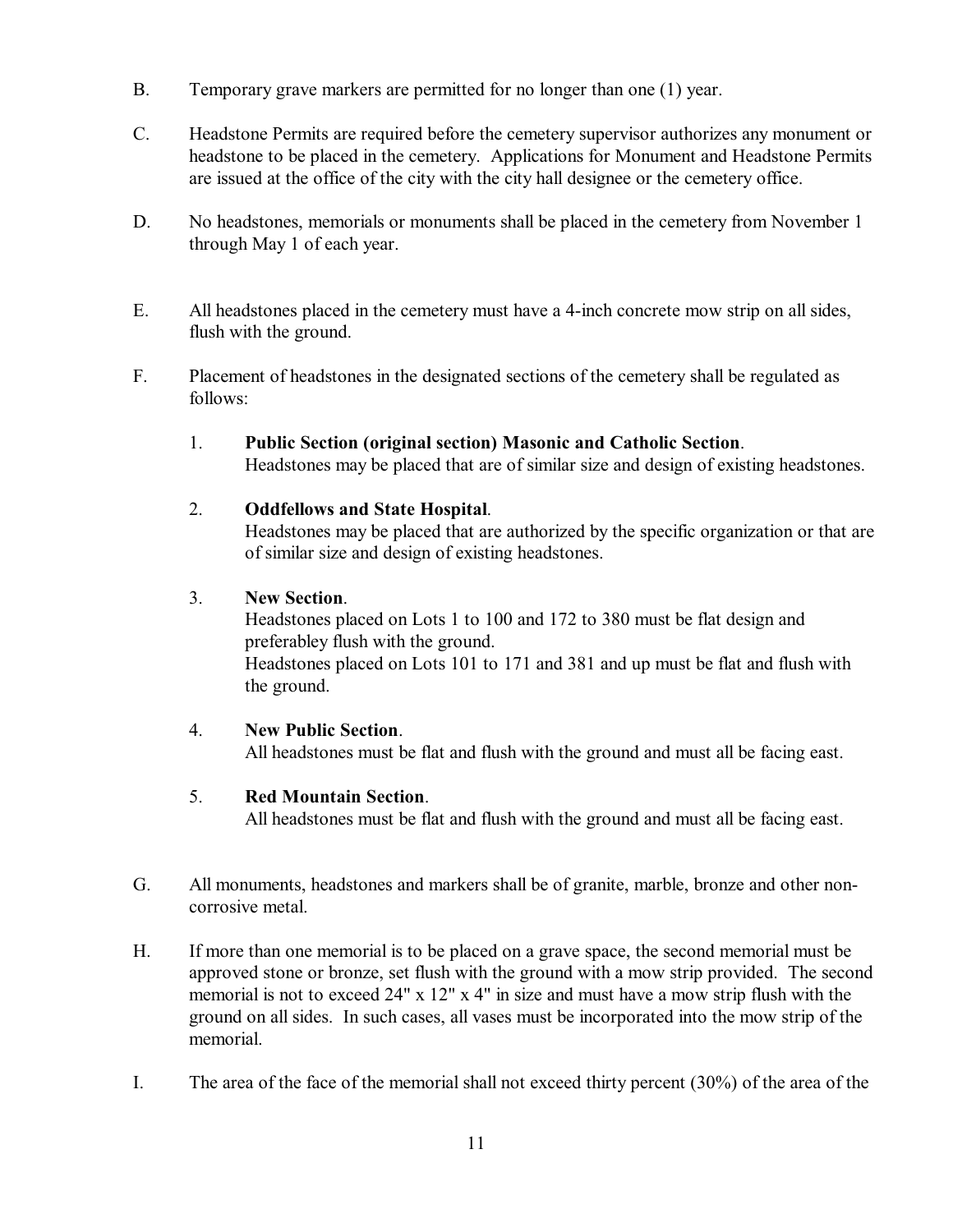lot. The length of the base of the memorial shall not exceed eighty percent (80%) of the width of the lot. The width of the base of the memorial shall not exceed thirty percent (30%) of the length of the lot. Any die or monolith shall have a thickness of at least eight inches (8").

- J. The bottom surface base of all monuments or markers shall be cut level and true.
- K. While the city will exercise due care to protect raised lettering carving or ornaments on any memorial or other structure on any lot in the cemetery, it disclaims responsibility for any injury thereto.
- L. No coping, curbing, hedging, grave mounds, borders, enclosure of any kind or walks of any kind shall be allowed to be built or placed on any lot in the cemetery. The city reserves the right to remove the same without recourse, if so planted, erected or placed.
- M. The use of tiles, bricks, gravel, crushed rock, oyster shells, cinders or other material on any lot in the cemetery is strictly forbidden. Any of these used may be removed by the city without notice to the lot owner.
- N. The city reserves the right for the mayor or designee to stop all work of any nature, whenever, in his opinion, proper preparations therefore have not been made; or when work is being executed in such a manner as to threaten life or property or when any reasonable request on the part of the mayor or designee has been disregarded; or when work is not being executed in accordance with specifications, or when any person employed on the work violated any of the Cemetery Rules and Regulations.
- O. The completed work is subject to the approval of the mayor or designee and if unsatisfactory, it may be removed by the mayor or designee.

# 14. PRIVATE MEMORIALS

Permission for the construction of a private memorial must be granted by the mayor and city council.

# 15. MAUSOLEUMS, TOMBS AND COLUMBARIUM'S

All mausoleums, tombs and columbarium's above ground shall **only** be permitted if authorized by the mayor and city council.

# 16. ERECTION OR PLACEMENT OF MONUMENTS AND HEADSTONES

A. Headstone Permits are required before the Cemetery Supervisor authorizes any monument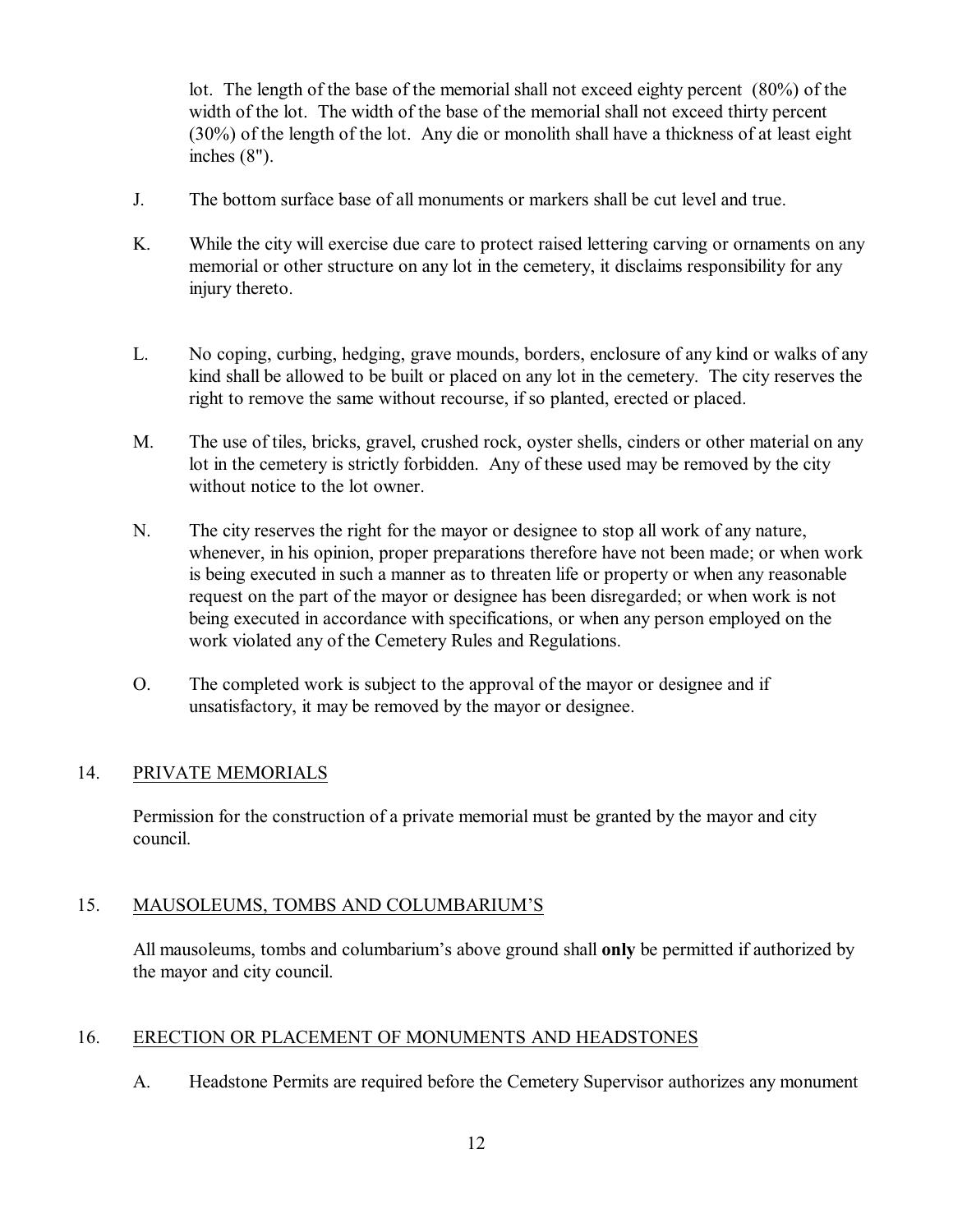or headstone to be placed in the cemetery. Applications for Monument and Headstone Permits are issued at the office of the city with the city hall designee or cemetery office.

- B. Workmen employed in erecting or placing monuments or other structures, or bringing materials into the cemetery, shall, as to the city, operate as independent contractors, and must have authorization from the Cemetery Supervisor or designee.
- C. Persons engaged in erecting monuments, or other structures, are prohibited from attaching ropes or other devices to monuments, trees or shrubs, and are prohibited from scattering their material or tools over adjoining lots or from blocking roadways or walks, or from leaving their material or tools on the grounds longer than is absolutely necessary. They must do as little injury to the ground, trees and shrubs as is possible and must remove all debris and restore the ground to its original condition.
- D. Damage done to lots, walks, trees, shrubs, drives or other property, by the dealers or contractors or their agents shall be charged to and paid for by the dealer or the contractor, agent or to his principal.
- E. No material, machinery or other thing for construction of vaults, monuments, or other structures, or the monuments or structures themselves shall be brought into the cemetery until required for immediate use; nor under any circumstances when a funeral is in progress; none between Friday noon and Monday morning; and no work shall be done during said time; nor shall such material be placed on lots without special permission of the mayor or designee.
- F. Work shall proceed promptly until the erection of the memorial is completed.
- G. While a funeral or an interment service is being conducted nearby, all work of any description shall cease.
- H. Approaching the bereaved and soliciting memorial business within the cemetery is absolutely prohibited.
- I. Memorial dealers shall abide by the rules and regulations of the cemetery and the current recommended installation guidelines agreed to by the American Cemetery Association and the Monument Builders of North America adopted as part of the Rules and Regulations of the Evanston City Cemetery.

# 17. VAULTS

Vaults are required for all burials, except for cremations, and must be of concrete, fiberglass or metal construction.

# 18. DECORATION OF LOTS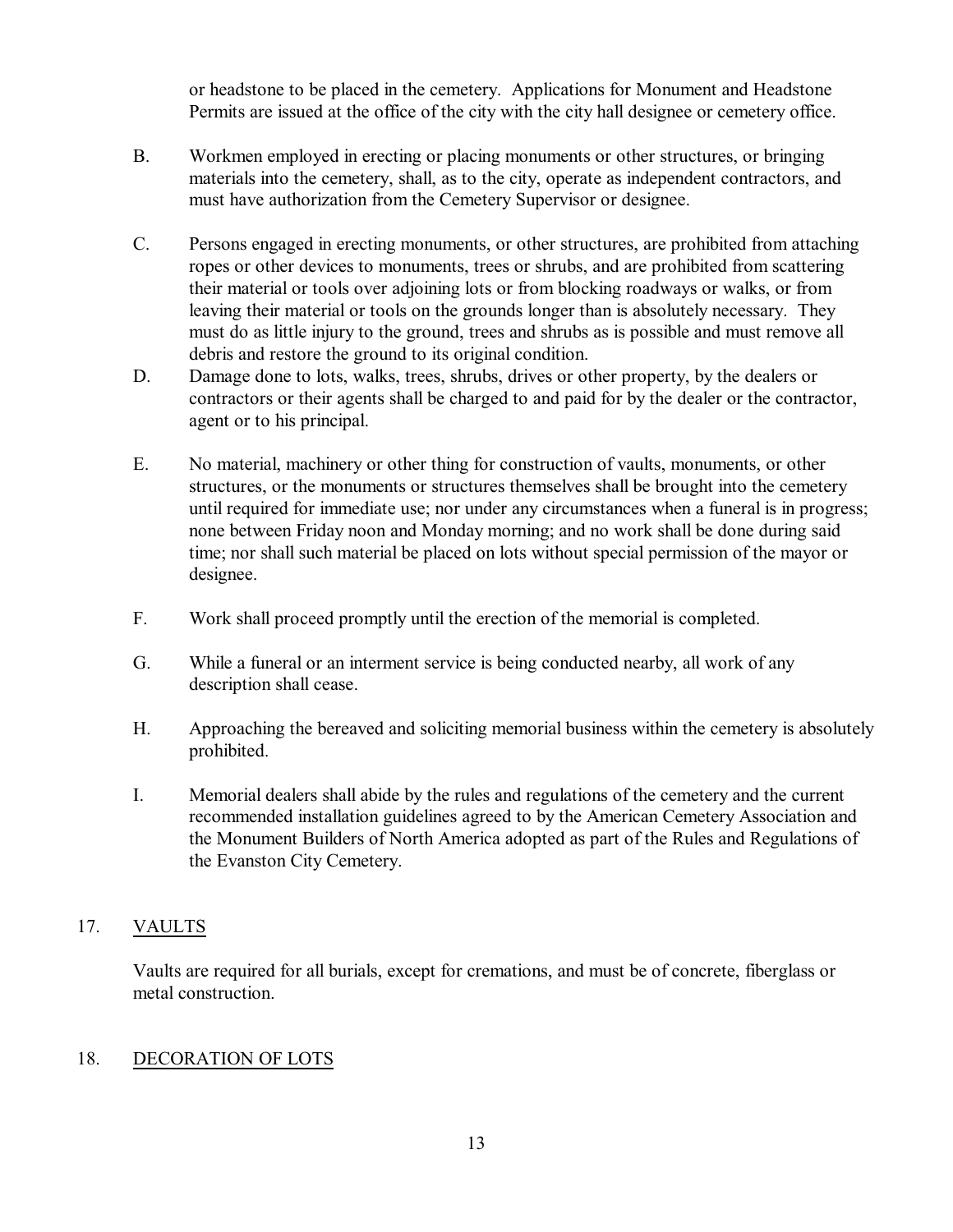# A. UNIFORMITY, LIABILITY, PLACEMENT & REMOVAL

- 1. The city reserves the right to regulate the method of decorating lots to maintain uniformity and beauty of the cemetery grounds. The city also reserves the right to remove any decoration if they are in-appropriate, become unsightly, are blown off the monument area, interfere with routine mowing, trimming and maintenance of the cemetery grounds, become a public safety hazard or do not meet the intent of the cemetery policies.
- 2. The city shall not be held liable for lost, misplaced, broken or stolen decorations, containers or vases, or for damages by the elements, thieves, vandals or by causes beyond its' control.
- 3. Standard, seasonal and non-conventional decorations may be placed on a burial space (grave site) upon interment and all decorations will be removed seven (7) days after interment and discarded.
- 4. Standard, seasonal and non-conventional decorations may be placed on a monument (headstone) at any time and will be removed as described below:
	- a. All standard, seasonal and non-conventional decorations, including posts, will be removed from all grave sites one week after Memorial Day, each year and discarded.
	- b. All seasonal and non-conventional winter decorations will be removed from all grave sites by April  $1<sup>st</sup>$  of each year and discarded.
	- c. Memorial trees or shrubs will only be allowed after consideration and approval of the Cemetery Supervisor, based on the cemetery beautification master plan.
	- d. Glass, porcelain or any other related material used for headstones, decorations, vases, etc., is not permitted in the cemetery and will be removed.
	- e. Any decoration or material that is found to be hazardous or unsafe will be removed from the cemetery.

# B. STANDARD MONUMENT DECORATIONS

1. Live, fresh cut or artificial flowers, sprays and wreaths may be placed on any grave site one week prior to Memorial Day and will be removed one week after Memorial Day each year, or sooner, if they become unsightly, blown off the graves or interfere with routine mowing and maintenance procedures.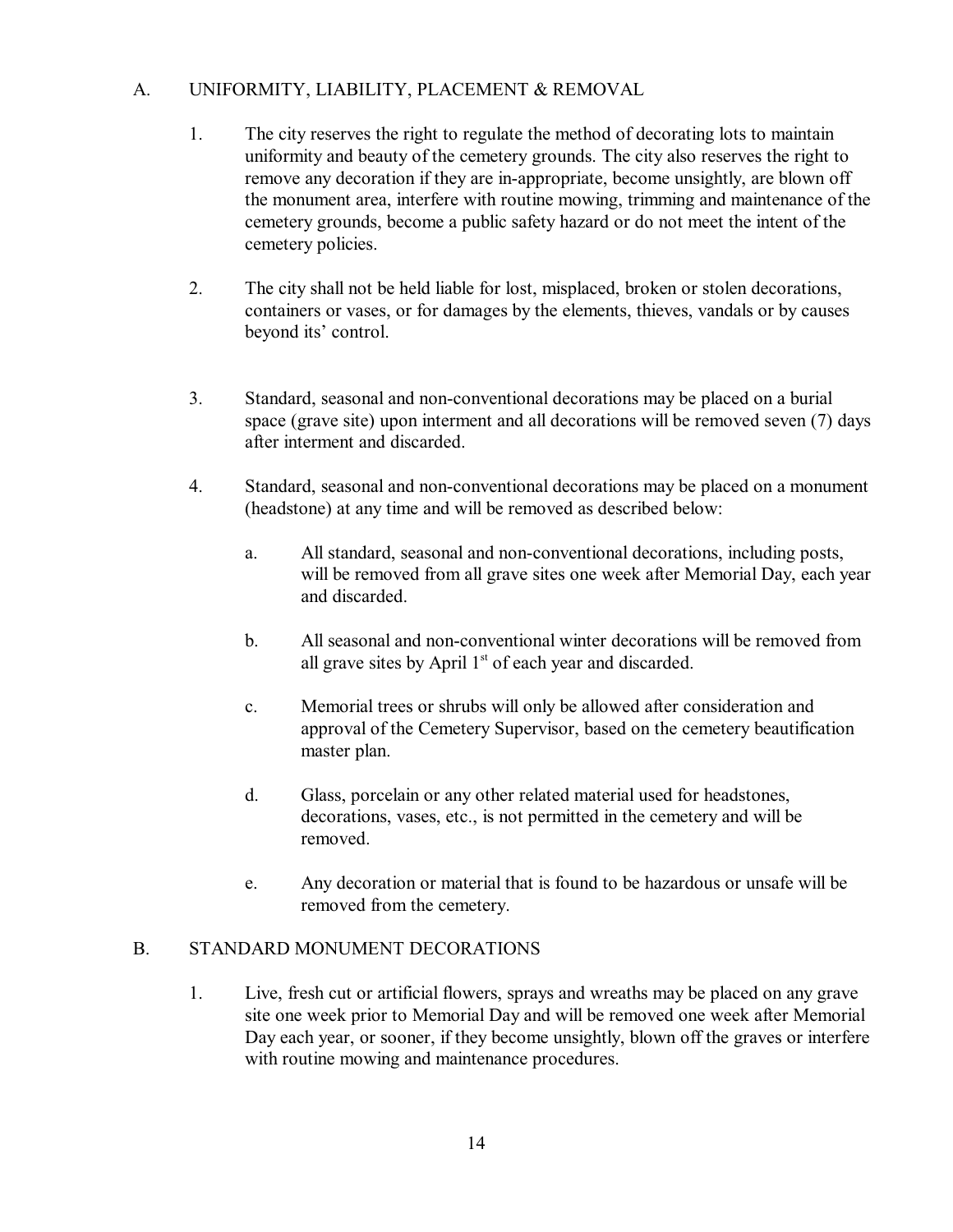- 2. Live, fresh cut or artificial flowers may be placed in a container or permanent vase at any time. However, they will be discarded when dead, faded, broken or anything of a similar nature.
- 3. Sprays and wreaths made from fresh cut flowers will be allowed at any time, but they will be removed within seven (7) days or when they become unsightly or detrimental.
- 4. Artificial sprays and wreaths will be allowed at any time. However, all artificial sprays and wreaths shall be removed when they become unsightly, blown off the graves or interfere with routine mowing and maintenance procedures.

# C. VASES AND CONTAINERS

- 1. No glass containers or glass vases of any kind are permitted.
- 2. Permanent metal type vases must be set in concrete with minimum six inch (6") border and within six inches (6")of the monument or be an actual part of the monument. It is recommended that the owner insert all vases in the ground by November 1 of each year to prevent winter damage.
- 3. In the areas where there is a main memorial and a secondary flush memorial, there shall be no permanent vases in front of the secondary flush memorial.

# D. SEASONAL AND NON-CONVENTIONAL DECORATIONS

- 1. Seasonal and non-conventional decorations that are placed on a monument, hung or supported above the monument area on a post or tri-pod, must meet the following requirements:
	- a. Must be placed within a six inch (6") area from the edge of the monument (headstone).
	- b. May not extend out more than six inches (6") beyond the edge of the monument (headstone).
	- c. Must be a minimum of twelve inches (12") off the ground, if hung or supported above the monument (headstone).
	- d. May not be permanent or set in concrete.
	- e. Only one (1) post is permitted per burial space.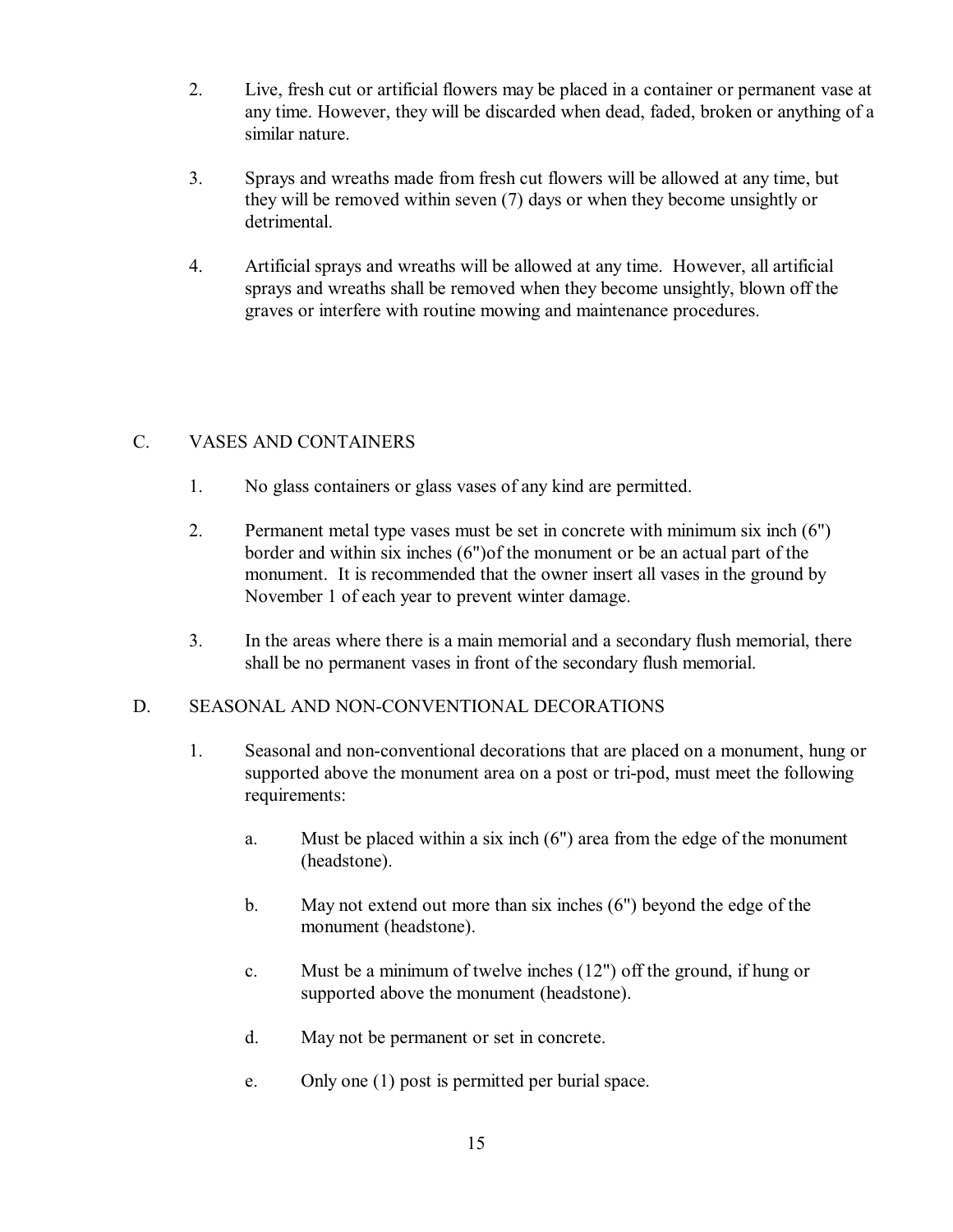- f. There may be no statues or other decorations cemented, glued or attached permanently to a headstone.
- g. Alcohol containers of any kind are not permitted on a headstone.

# 19. CONDUCT OF PERSONS WITHIN THE CEMETERY

# A. CONDUCT

Persons within the cemetery grounds shall use only the roads, drives or walks as thoroughfares and no person shall walk on the grass, except that be the only way to reach his lot, or except that a workman may use that space necessary to perform the necessary care or services in connection with the lot. Any person while on any portion of the cemetery other than the roads, drives or walks, are hereby declared to be trespassers and shall in no way hold the city liable for any injury sustained.

# B. ALCOHOL

No alcohol is permitted within the boundaries of the cemetery and the city Open Container ordinance is in effect.

# C. REMOVAL OF FLOWERS, ETC. FORBIDDEN

All persons are prohibited from gathering flowers, either wild or cultivated, or breaking trees, shrubs or plants, or feeding or disturbing birds or other animal life within the cemetery.

# D. VISITORS

Visitors are welcome on the cemetery grounds during the regular hours (sunrise to sunset).

# E. RUBBISH

Throwing rubbish on any part of the grounds or building, except those designated by the city, is prohibited.

# F. VEHICLES

Vehicles shall not be driven through the cemetery at a speed greater than ten (10) miles per hour. At no time shall snow machines, all terrain vehicles or other recreational vehicles at any time be permitted on the cemetery grounds. No overnight parking is permitted within the cemetery grounds. Parking in the cemetery is only allowed for visitation of burial lots, graves or for cemetery business.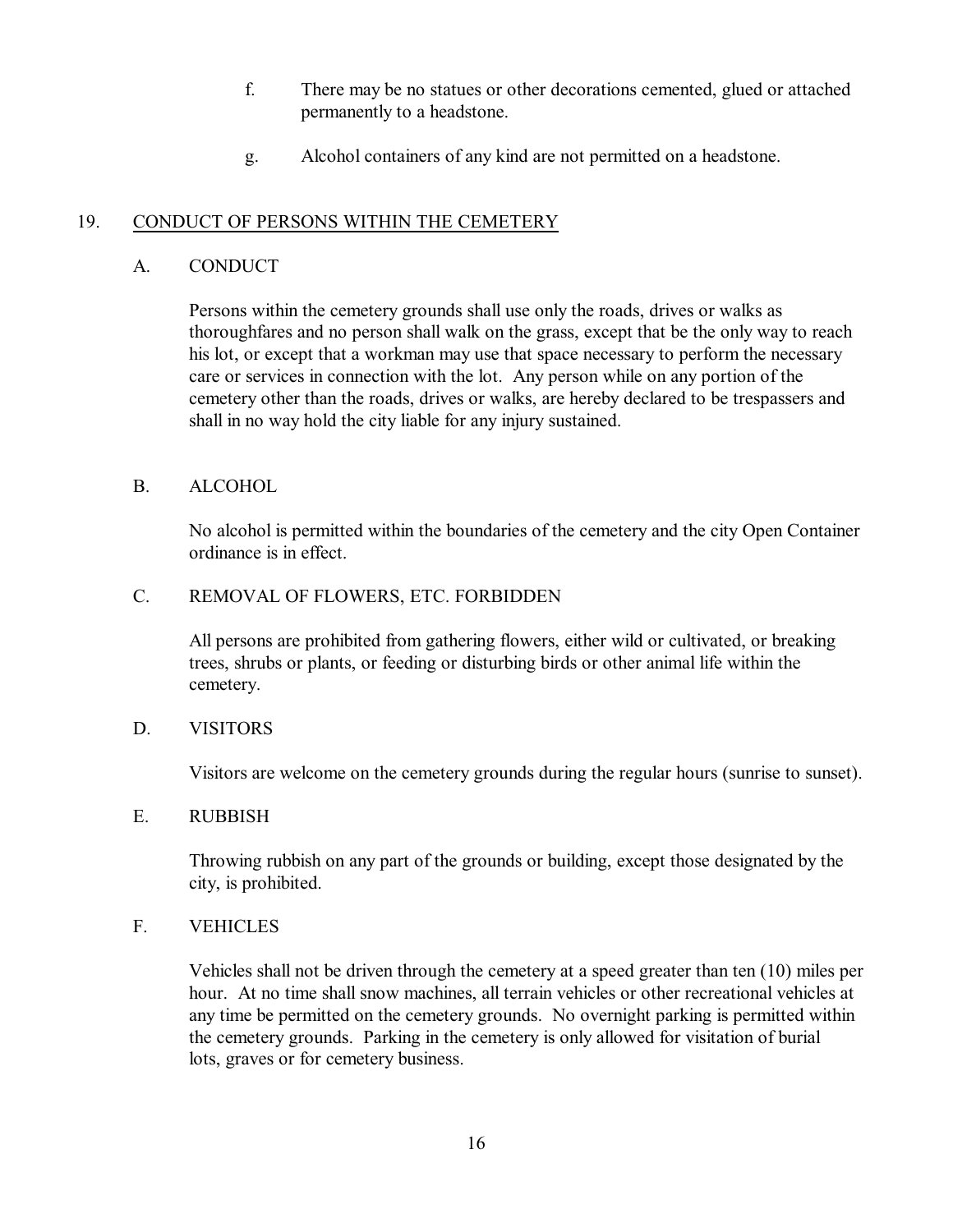### G. TRUCKS AND HEAVY HAULING

Heavy hauling trucks or commercial vehicles of any kind are not permitted within the cemetery grounds, except if they are on business or in connection with the cemetery work.

# H. PEDDLING OR SOLICITING

Peddling of flowers or plants, markers, headstones, vaults, etc. or soliciting the sale of any commodity, including the posting of any type signs or advertisement, are absolutely prohibited within the confines of the cemetery.

# I. FIREARMS

No firearms shall be permitted within the cemetery, except at a military funeral or similar occasion, by a police officer or by a special permit from the mayor or designee.

# J. FIREWORKS

No fireworks shall be permitted within the grounds of the cemetery at any time.

# K. NOTICE OR ADVERTISEMENTS

No signs or notices or advertisements of any kind shall be permitted within the cemetery grounds unless authorized by the mayor or designee.

#### L. DOGS, HORSES AND OTHER ANIMALS

Dogs, horses or any other animals shall not be allowed in the cemetery grounds. The owner or keeper of any animal which trespasses upon the cemetery grounds shall be liable for any damage done by said animal. The city shall not be liable for any damage done by animals and does not assume responsibility for keeping animals out of the cemetery grounds.

# M. HOURS GROUNDS AND BUILDINGS OPEN

The cemetery grounds will be open from sunrise to sunset.

#### N. MAYOR OR DESIGNEE TO ENFORCE RULES

The mayor or his designated representatives, is hereby expressly empowered to enforce these rules and regulations, and to exclude from the cemetery properties any person violating the same. The mayor or designee shall have complete charge of the cemetery grounds and buildings, and, at all times, shall have direct or indirect supervision of all persons within the cemetery, including the conduct of funerals, traffic, employees, lot owners and visitors.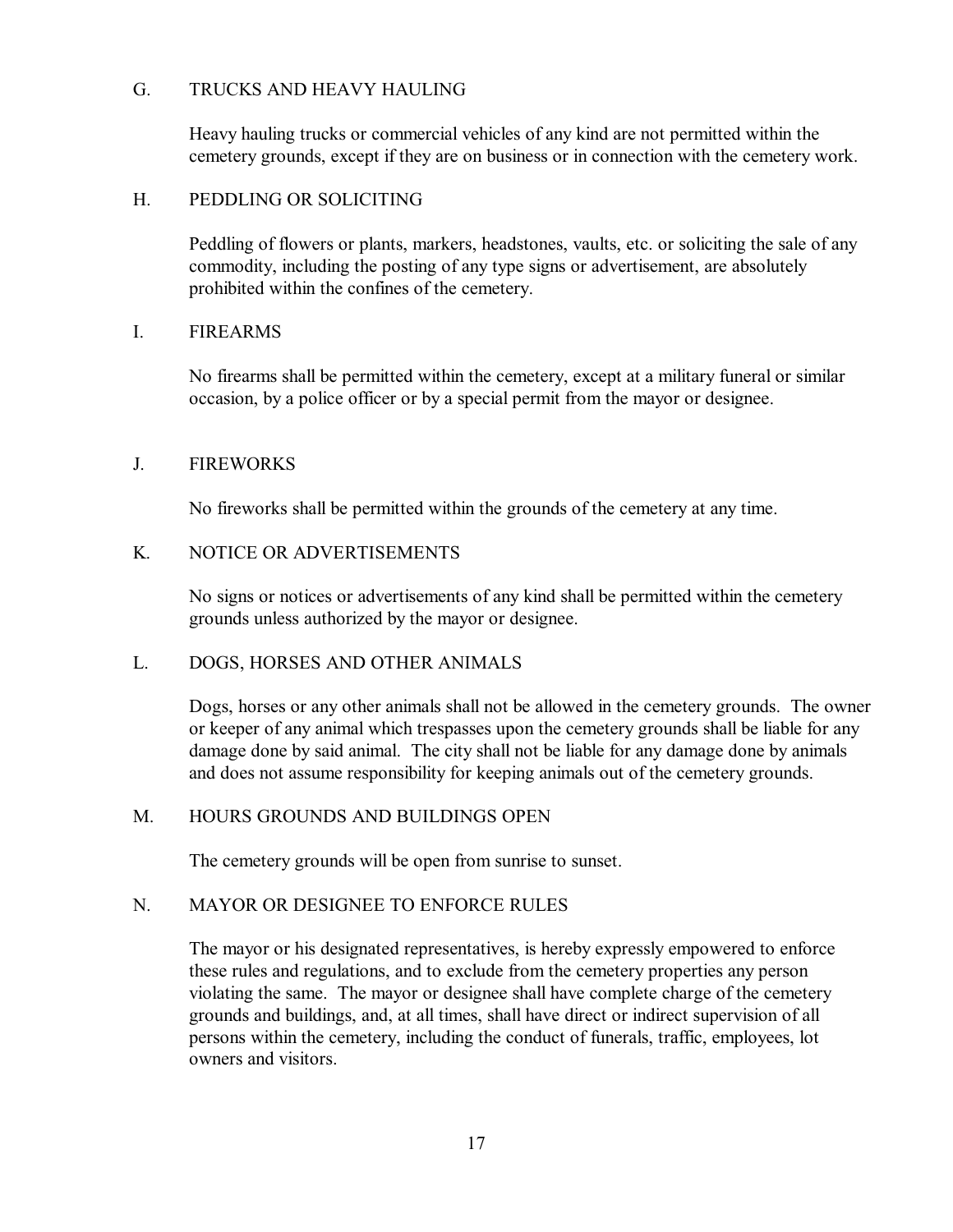#### O. EMPLOYEES

Employees within the cemetery grounds shall conduct themselves with decorum at all times and with strict accordance with these rules and regulations. This applies to outside workers, stone masons, florists, etc., as well as those persons directly employed or contracted by the city.

#### 20. FEES, GRATUITIES AND COMMISSIONS

Fees, gratuities and commissions may not be accepted by city employees, city hall designee, designated agency employees or contract personnel. No person, while employed or contracted by the city, shall receive any fee, gratuity or commission, except from the city either directly or indirectly, under penalty of immediate dismissal. All fees, payments or charges for any cemetery property or service shall be paid to the city at the office of the mayor or designee.

# 21. CERTIFICATE OF TITLE AND THESE RULES AND REGULATIONS SOLE AGREEMENT

The Certificate of Title of the lot and these rules and regulations and any amendments thereto shall be the sole agreement by and between the city and the lot owner. The reference to these rules and regulations in the Certificate of Title of a lot or burial space shall have the same force and effect as if these rules and regulations were set forth in full therein.

Any lot owner has the right to appeal to the mayor or designee on any decision made.

#### 22. EXCEPTIONS, MODIFICATIONS, AND ADOPTION

Special cases may arise in which the literal enforcement of a rule may impose unnecessary hardship. The governing body, therefore, reserves the right, without notice, to make exceptions, suspensions or modifications in any of these rules and regulations, when, in its judgement, the same appear advisable; and such temporary exceptions, suspensions or modifications shall in no way be construed as effecting the general application or enforcement of such rules and regulations.

The city hereby expressly reserves the right, at any time or times, to adopt new rules or regulations, to amend, alter and/or repeal any rule, regulation and/or article, section, paragraph and/or sentence in these rules and regulations. Such new or amended rules and regulations shall be binding on the owners of all lots or burial spaces regardless of the date such owner acquired title.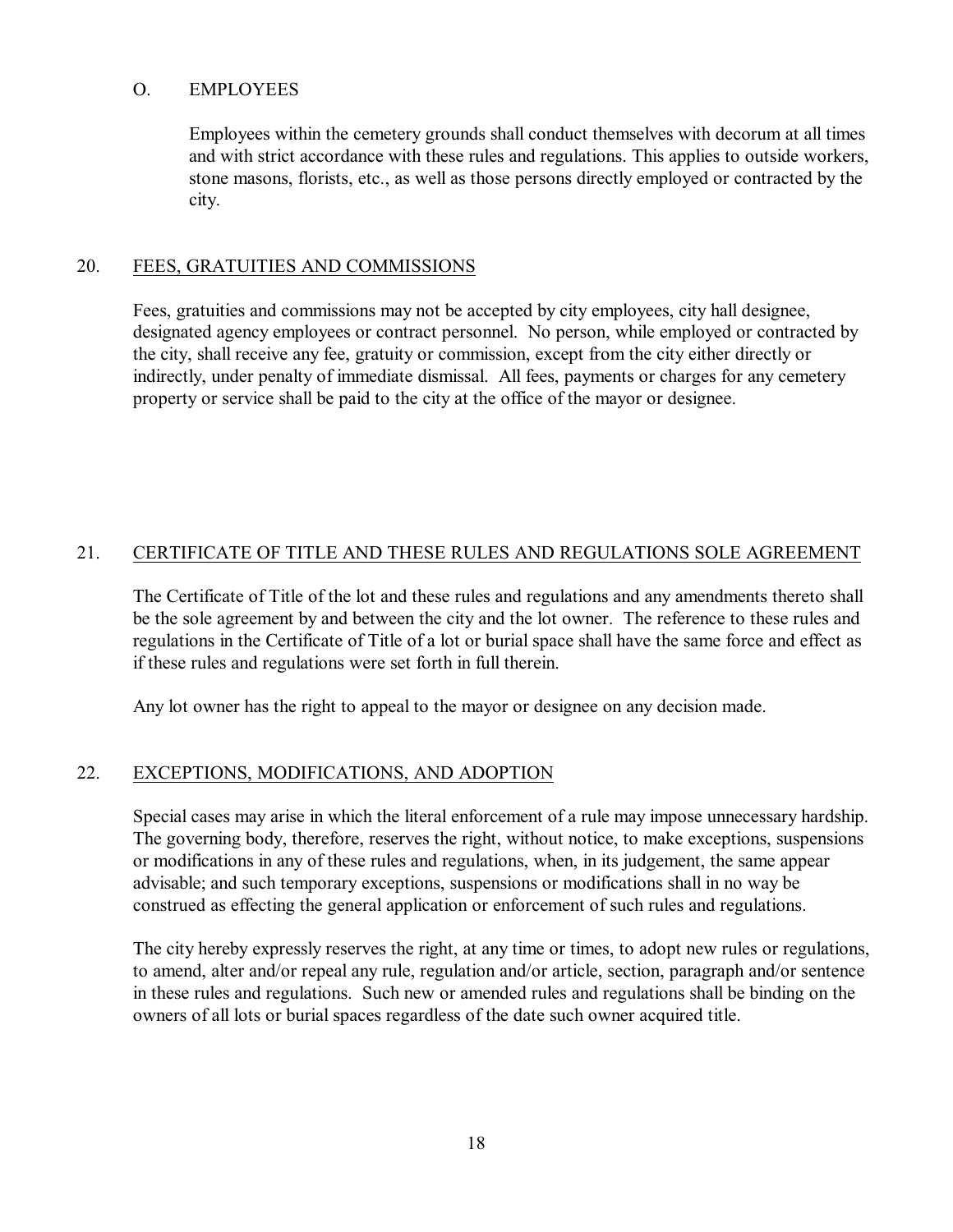### INSTALLATION GUIDELINES

# AGREED TO BY THE AMERICAN CEMETERY ASSOCIATION

# AND THE MONUMENT BUILDERS OF NORTH AMERICA

# **INTRODUCTION**

These guidelines concerning the installation of memorials are intended to protect the respective interests of cemetery lot owners, cemeteries, independent sellers and installers of memorials, and the general public.

#### 1. GENERAL

The following provisions shall govern generally the activities of independent sellers and installers ("seller/installer") of markers, memorials and monuments ("memorials") in connection with the preparation and installation of memorials in managed cemeteries. Employees of a seller/installer shall be expected to provide a level of installation service and performance not less than that of the staff of the cemetery in which the installation is taking place.

- A. The seller-installer will be responsible to the cemetery for any actions he has committed which cause damage to the cemetery grounds, including roadways, other than normal use.
- B. All work in connection with the preparation and installation of a memorial or the cutting of an inscription will cease while a funeral is in procession or a committal service is being conducted nearby.
- C. All installation work and the cutting of inscriptions will be done during cemetery normal weekly hours or at such other times as may be arranged by the cemetery.
- D. The seller/installer of memorials will not sell or install any memorial that is not in accordance with the lawful published specifications, guidelines and instructions provided by the cemetery, for quality and design of memorials, and quality and method of installing memorials. If the seller/installer of a memorial should sell and install a memorial that is not in accordance with the lawful published specifications, guidelines and instructions of the cemetery, then the seller/installer must remove the memorial at the seller's expense and shall pay any reasonable expenses incurred by the cemetery in connection with the removal.
- E. The cemetery will give lot locations and any other information from its records without charge to the seller/installer of memorials, which is essential for the seller/installer to locate the proper grave. The cemetery may require that its personnel certify the location prior to any work by an installer.
- F. Cemeteries and the sellers/installers of memorials shall resolve disputes concerning installations through binding arbitration.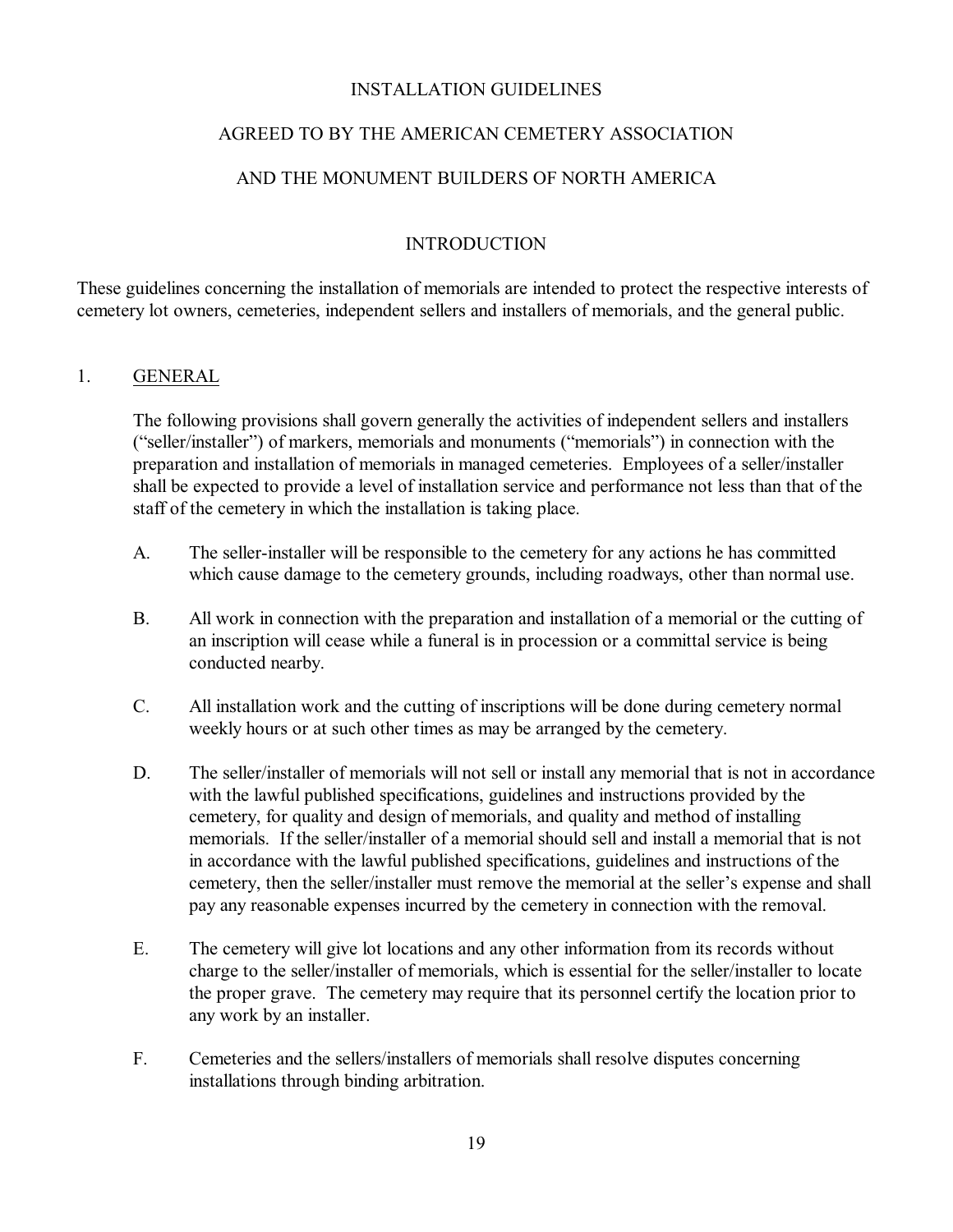# 2. AUTHORITY

- A. The lot owner and his agent, next-of-kin, or personal representative shall have the right to purchase a memorial and/or installation service from any seller/installer of memorials provided that the memorial and installation service is in accordance with the lawful published specifications, guidelines and instructions of the cemetery.
- B. The cemetery is entitled to determine that the person ordering the memorial and installation service is authorized to do so, to the extent this may be determined by the records the cemetery is obligated to keep, as consistent with rules and regulations of the cemetery.
- C. The seller/installer of memorials may be authorized by the lot purchaser or his agent, nextof-kin, or personal representative to perform all necessary work related to preparation and installation of the memorial.
- D. The cemetery shall provide lot owners, next-of-kin, their families and their agents or personal representatives, including sellers/installers of memorials, without charge, the locations of graves from cemetery records.
- E. The seller/installer of memorials, acting on behalf of the memorial purchaser, shall give seven (7) days prior written notice, or such lesser notice as the cemetery will accept, to the cemetery of any installations(s) the seller/installer intends to make in the cemetery, for the cemetery's administrative needs. This notice shall contain the full name, address and relationship of the memorial purchaser to the decedent for whom the memorial is being installed. The written notice must also contain the type and size memorial, the material (such as granite, marble or bronze), and the full name(s) and dates of the person(s) interred in the grave.
- F. The cemetery will notify the seller/installer within two working days if there are any errors in the written notice.

# 3. SPECIFICATIONS

- A. Cemeteries may have different installation specifications and practices due to different climatic conditions, different soil conditions and different types and sizes of memorials.
- B. A cemetery shall provide reasonable written specifications and instructions governing installation of memorials which shall apply to all installations whether performed by the cemetery or by an independent seller/installer of memorials. These written specifications shall include provisions governing hours of installation or any other administrative requirement of the cemetery.
- C. A copy of these written guidelines shall be provided upon request, without charge, to the lot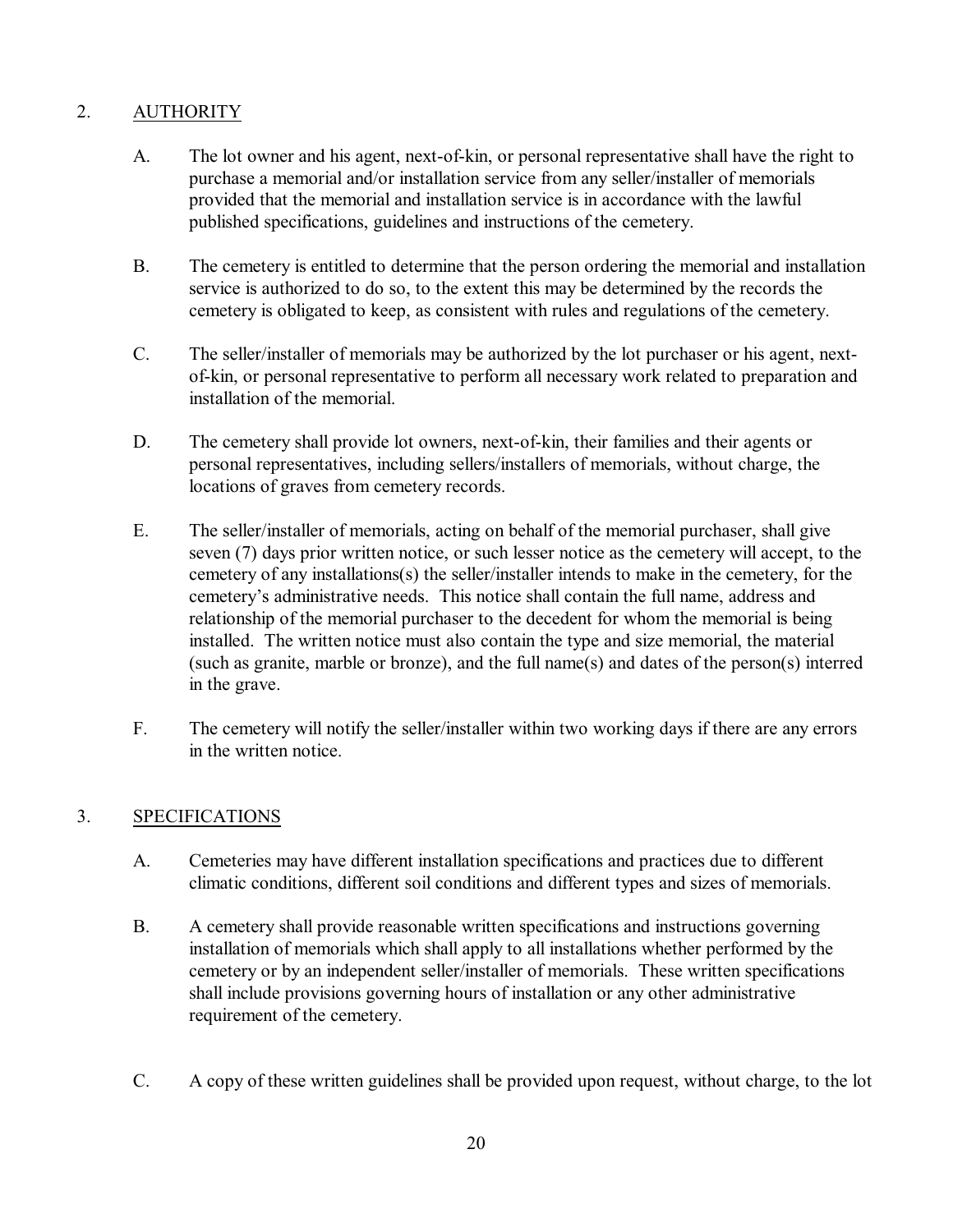owner, next-of-kin and personal representative or agent, including a seller/installer.

D. The seller/installer shall comply with the cemetery's lawful written installation specifications and instructions.

# 4. INSTALLATION PERFORMANCE

- A. In addition to following the cemetery's lawful written installation specifications and instructions, the seller/installer shall observe the following recommended installation practices:
	- 1. The seller/installer shall locate the grave space as outlined on the cemetery plot plan, which plan shall be provided, without charge by the cemetery.
	- 2. The seller/installer shall follow the cemetery's instructions regarding positioning of the marker or memorial.
	- 3. All sod and dirt removed during excavation will be carefully removed. None will be left on the cemetery lot except that needed to fill the space between the memorial and the adjacent lawn.
	- 4. The memorial will be transported to the cemetery lot in a manner which will not cause damage to the cemetery lawn.
	- 5. The center line of the memorial will be aligned laterally and longitudinally with the center of the grave in accordance with the cemetery's written instructions.
	- 6. The seller/installer will carefully fill in any areas around the memorial with topsoil or sand, in accordance with the cemetery's written instructions.
	- 7. The seller/installer will remove equipment and any type of debris which may have accumulated in the process of installing the memorial.
	- 8. The seller/installer will also check to see if any adjacent memorials have become soiled or dirty due to his work of installing his memorial and, if so, will clean such memorials.
	- 9. If the seller/installer should accidentally damage any cemetery property, he shall first notify the cemetery of the damage. He shall then repair such damage as soon as possible upon approval by the cemetery. The seller/installer must show current proof of Workers Compensation as required by state laws and must also show current proof of liability insurance in the amount of \$300,000 to \$500,000 to indemnify the cemetery against claims resulting from installation. Evidence of the above limits of liability insurance precludes the requirement for any type of